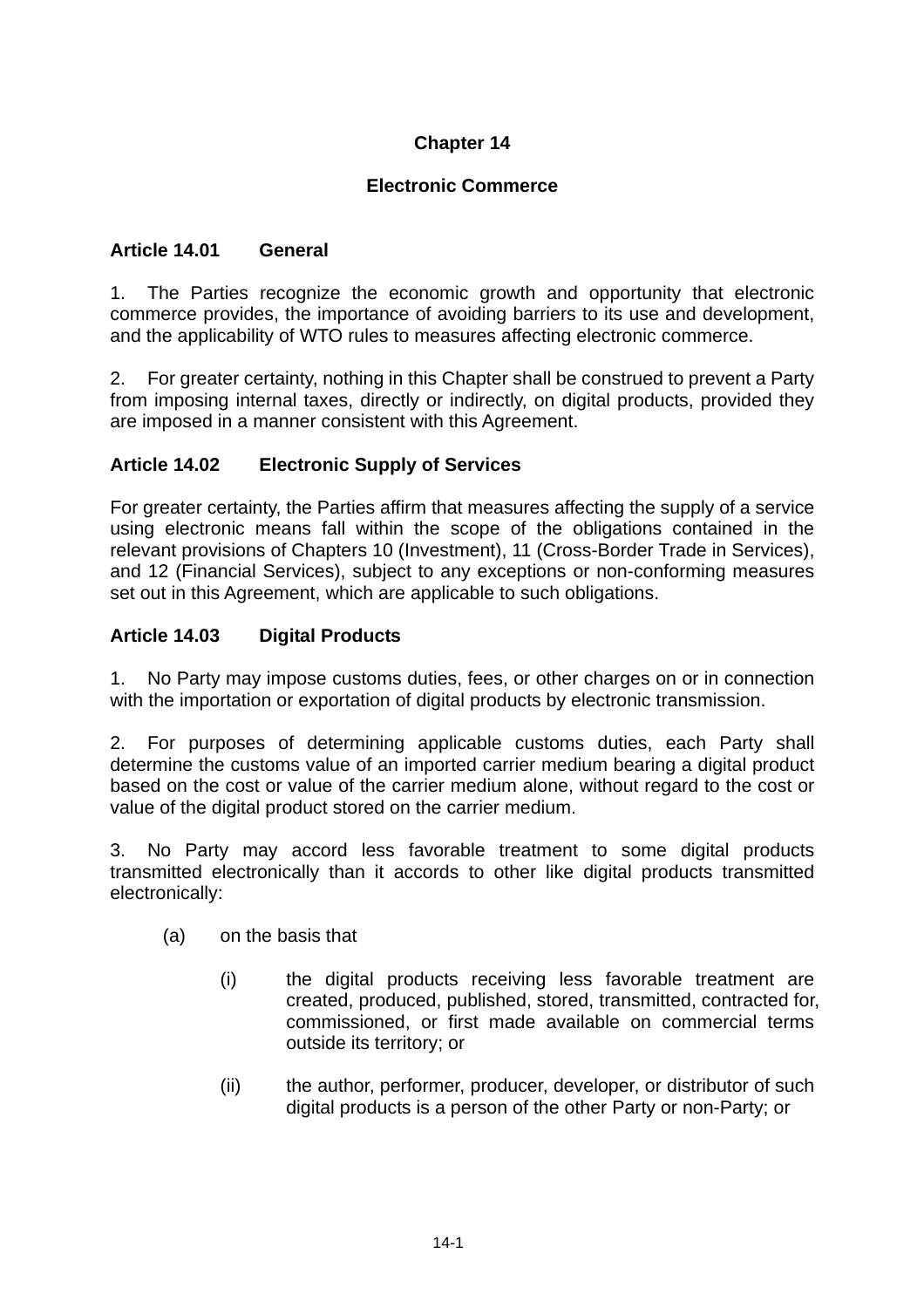(b) so as otherwise to afford protection to the other like digital products that are created, produced, published, stored, transmitted, contracted for, commissioned, or first made available on commercial terms in its territory.<sup>1</sup>

4. No Party may accord less favorable treatment to digital products transmitted electronically:

- (a) that are created, produced, published, stored, transmitted, contracted for, commissioned, or first made available on commercial terms in the territory of the other Party than it accords to like digital products transmitted electronically that are created, produced, published, stored, transmitted, contracted for, commissioned, or first made available on commercial terms in the territory of a non-Party; or
- (b) whose author, performer, producer, developer, or distributor is a person of the other Party than it accords to like digital products transmitted electronically whose author, performer, producer, developer, or distributor is a person of a non-Party.

5. Paragraphs 3 and 4 do not apply to any non-conforming measure described in Articles 10.13 (Non-Conforming Measures), 11.07 (Non-Conforming Measures), or 12.09 (Non- Conforming Measures).

#### **Article 14.04 Transparency**

Each Party shall publish or otherwise make available to the public its laws, regulations, and other measures of general application that pertain to electronic commerce.

#### **Article 14.05 Cooperation**

 $\overline{a}$ 

Recognizing the global nature of electronic commerce, the Parties affirm the importance of:

- (a) working together to overcome obstacles encountered by small and medium enterprises in using electronic commerce;
- (b) sharing information and experiences on laws, regulations, and programs in the sphere of electronic commerce, including those related to data privacy, consumer confidence in electronic commerce, cyber-security, electronic signatures, intellectual property rights, and electronic government;

 $1$  For greater certainty, this paragraph does not provide any right to a non-Party or a person of a non-Party.